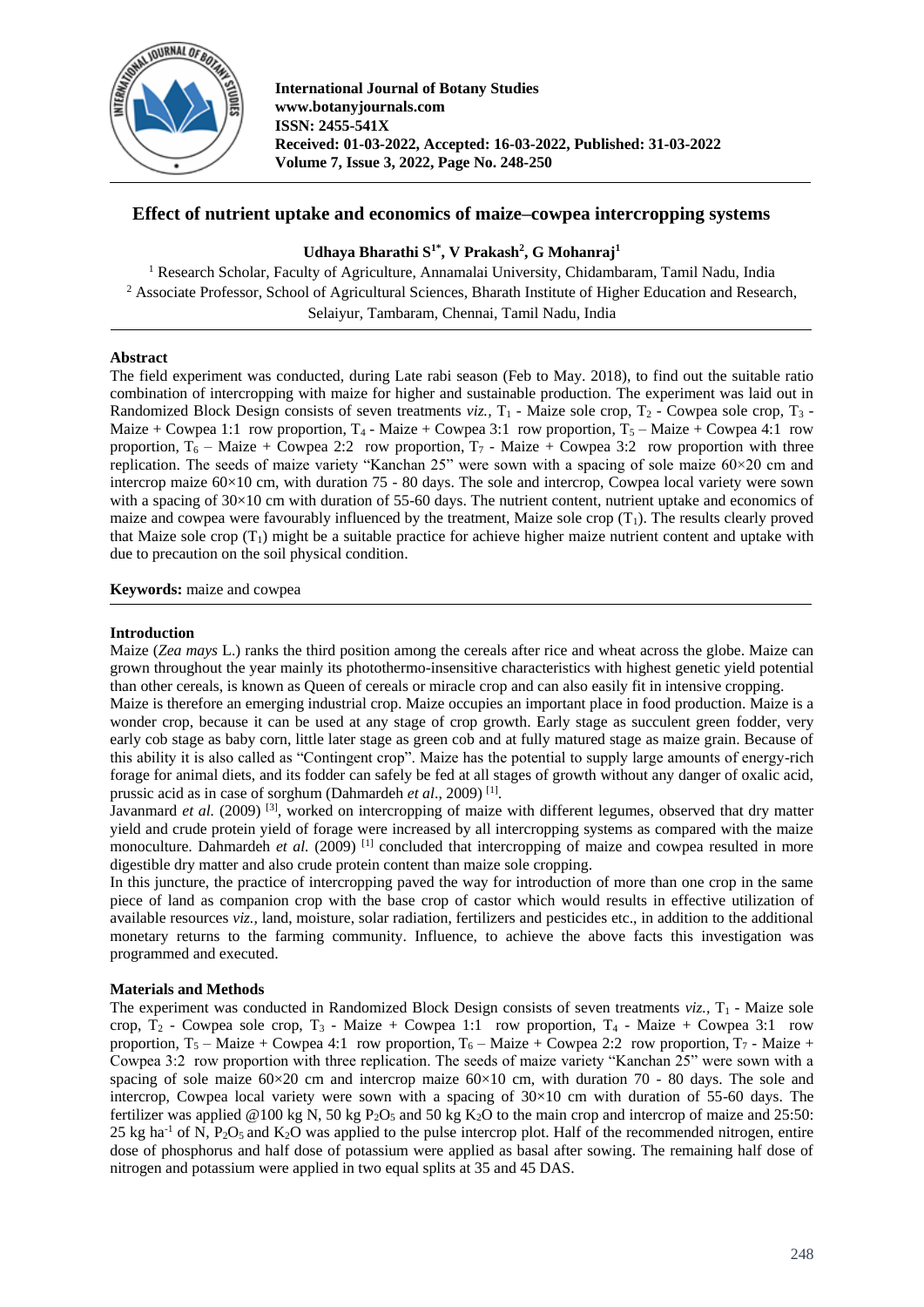# **Result and Discussion**

#### **Nutrient content (Table 1)**

The treatments exert significant influence on nutrient content of maize and cowpea.

The mean N,  $P_2O_5$  and  $K_2O$  content in the straw of  $T_1$  Sole Maize were (1.59, 0.19 and 1.73 %) and  $T_2$  Sole Cowpea were  $(2.27, 0.23,$  and  $2.96\%$ ) respectively. The maximum N,  $P_2O_5$  and  $K_2O$  content in straw of maize and cowpea were recorded  $T_6$  Maize + Cowpea (2:2) row ratio recorded (1.56, 0.18 and 1.70 %) in maize and cowpea were (2.26, 0.23 and 2.95 %) over rest of other treatments and it was on par with  $T_4$  Maize + Cowpea (3:1) row proportion. Similar finding regarding crude protein content were observed Yadav and Chuodhary (2009).

#### **Nutrient uptake (Table 2)**

The treatments exert significant influence on nutrient uptake of maize and cowpea.The mean N, P and K uptake of  $T_1$  Sole Maize (226.72, 44.49, and 390.45 kg ha<sup>-1</sup>) and  $T_2$  Sole Cowpea (118.99, 23.78, and 312.70 kg ha<sup>-1</sup>) respectively. Among the intercropping the maximum N,  $P_2O_5$  and  $K_2O$  content in straw of maize and cowpea were recorded  $T_6$  Maize + Cowpea (2:2) row ratio recorded (215.95, 37.51 and 330.20 kg ha<sup>-1</sup>) in maize and cowpea were (27.67, 13.23 and 172.72 kg ha<sup>-1</sup>) over rest of other treatments and it was on par with  $T_4$  Maize + Cowpea (3:1) row proportion. Similar finding regarding nutrient uptake were observed by Jat and Ahlawat (2013).

## **Economics (Table 3)**

The treatments exert significant influence on economics of maize and cowpea. The sole crop of maize  $T_1$ recorded highest cost of cultivation of  $(Rs. 64,750 h a^{-1})$  than other treatment combinations. Among intercropping combinations treatment  $T_6$  Maize + Cowpea (2:2) row ratio recorded significantly highest gross and net monetary return (Rs.1, 79, 382 and 1, 33, 257 ha<sup>-1</sup>) and B:C ratio (3.88). However,  $T_4$  Maize + Cowpea (3:1) row ratio intercropping system was statistically on par with each other. The maximum net return of (Rs.1,17,776 ha<sup>-1</sup>) and B:C ratio (3.42) was recorded by this treatment.

The T<sup>4</sup> Maize + Cowpea (3:1) row ratio intercropping system recorded highest gross monetary return  $(Rs.1,66,302 \text{ ha}^{-1})$ , net monetary return  $(Rs. 1,17,776 \text{ ha}^{-1})$  and B:C ratio  $(3.42)$  which was statistically on par with  $T_5$  Maize + Cowpea 4:1 row ratio recorded gross return (Rs.1,63,131 ha<sup>-1</sup>), net monetary return (Rs.1,15,183 ha-1 ) and B:C ratio (3.40). Similar finding regarding economics were observed by Sharma *et al.* (2007) and Kumaresan *et al.* (2010).

#### **Conclusions**

Based on the above results, it may be concluded that instead of cultivating sole crop of maize is most profitable intercropping sytem and can be adopted to get higher monetary returns without deteriorating soil health.

| <b>Treatment</b>    | Maize $(\% )$ |      |      |      | Cowpea $(\% )$ |      |
|---------------------|---------------|------|------|------|----------------|------|
|                     | N             | P    | K    | N    | P              | K    |
| $T_1$ - Maize Sole  | 1.59          | 0.19 | 1.73 | N/A  | N/A            | N/A  |
| $T_2$ - Cowpea Sole | N/A           | N/A  | N/A  | 2.27 | 0.23           | 2.96 |
| $T_3 - M + C$ 1:1   | 1.33          | 0.17 | 1.67 | 2.11 | 0.21           | 2.65 |
| $T_4$ - M+ C 3:1    | 1.51          | 0.19 | 1.73 | 2.21 | 0.23           | 2.88 |
| $T_5$ - M + C 4:1   | 1.44          | 0.18 | 1.70 | 2.16 | 0.21           | 2.76 |
| $T_6$ - M + C 2:2   | 1.56          | 0.18 | 1.70 | 2.26 | 0.23           | 2.95 |
| $T_7$ - M+ C 3:2    | 1.46          | 0.17 | 1.69 | 2.10 | 0.22           | 2.69 |
| S.E. (m) $\pm$      | 0.01          | 0.01 | 0.01 | 0.01 | 0.01           | 0.01 |
| $C.D.$ at 5%        | 0.02          | 0.02 | 0.02 | 0.02 | 0.02           | 0.02 |

**Table 1:** Nutrient content in straw of green fodder as influenced by maize + cowpea intercropping systems

**Table 2:** Nutrient uptake by fodder crop as affected by maize + cowpea intercropping systems

| <b>Treatment</b>    | Maize $kg$ ha <sup>-1</sup> |       |        |        | Cowpea kg ha <sup>1</sup> |        |
|---------------------|-----------------------------|-------|--------|--------|---------------------------|--------|
|                     | N                           | P     | K      | N      |                           | K      |
| $T_1$ - Maize Sole  | 226.72                      | 44.49 | 390.45 | N/A    | N/A                       | N/A    |
| $T_2$ - Cowpea Sole | N/A                         | N/A   | N/A    | 118.99 | 23.78                     | 312.70 |
| $T_3 - M + C$ 1:1   | 118.62                      | 25.78 | 249.90 | 21.52  | 10.70                     | 120.57 |
| $T_4$ - M+ C 3:1    | 185.55                      | 35.63 | 298.40 | 23.53  | 11.69                     | 155.73 |
| $T_5 - M + C$ 4:1   | 176.34                      | 30.39 | 286.54 | 21.68  | 11.02                     | 138.73 |
| $T_6$ - M + C 2:2   | 215.95                      | 37.51 | 330.20 | 27.67  | 13.23                     | 172.72 |
| $T_7$ ) M+C 3:2     | 167.66                      | 27.54 | 267.53 | 22.05  | 11.30                     | 121.70 |
| S.E. (m) $\pm$      | 0.77                        | 0.64  | 0.54   | 0.69   | 0.89                      | 0.59   |
| $C.D.$ at 5%        | 2.38                        | 1.96  | 1.65   | 2.14   | 2.73                      | 1.81   |